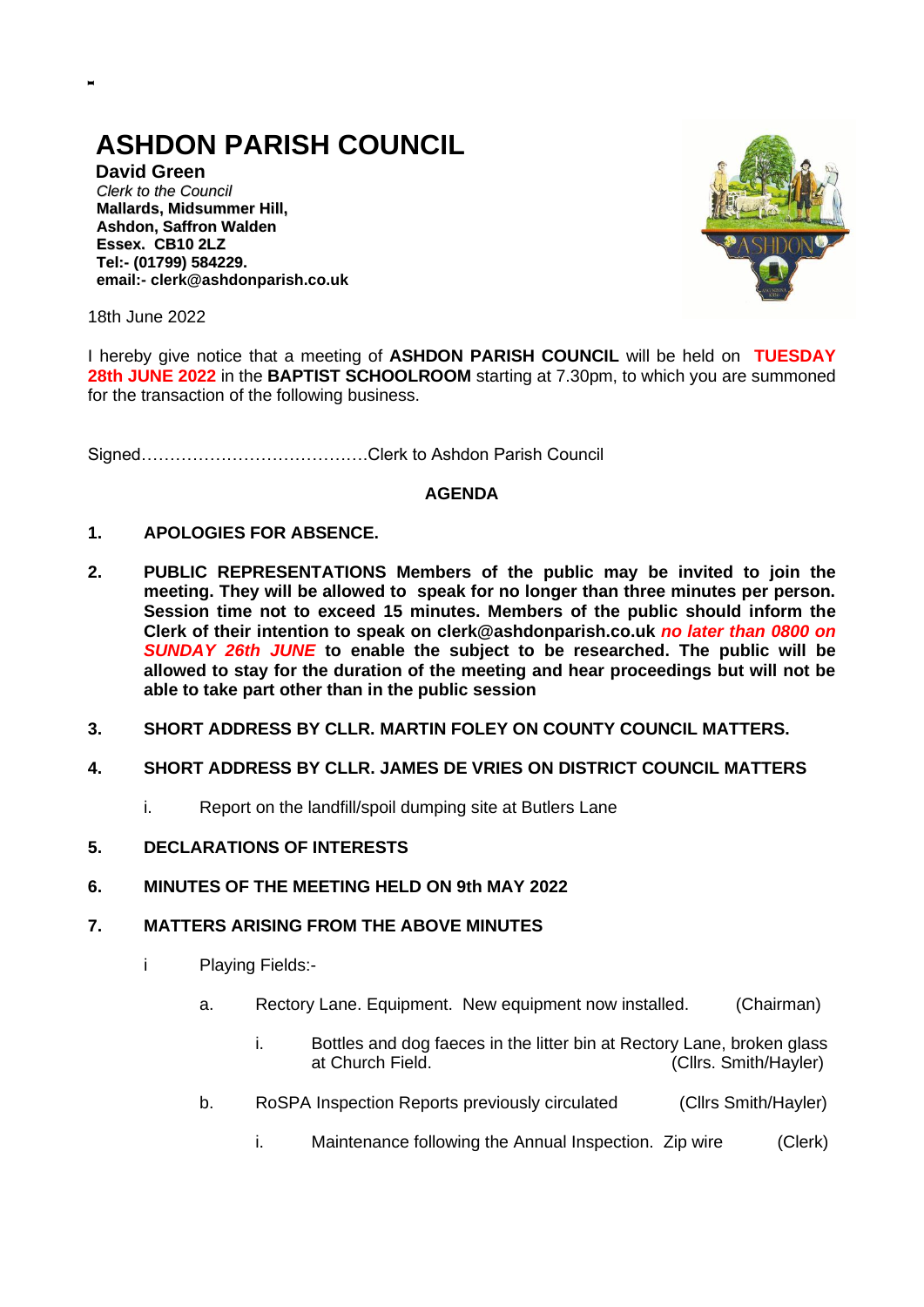ii. Highways: Traffic Management (Cllr. Elsey)

- a. Report on the ongoing condition of Spriggs Lane/Water End including problems encountered by the owners of Lt. Mortimers regarding access past their property (Cllr. Smith)
- b. ECC Winter Salt Bag Scheme. Does the PC wish to participate? Closing date end of July. (Clerk)

|  | Speeding and Highway Matters | (Cllr. Moran) |
|--|------------------------------|---------------|
|--|------------------------------|---------------|

- i. Update on speed reduction/traffic control measures in the village
- c. Dumping of spoil at Butlers/Byrds Farm, Saffron Walden (Cllr. De Vries)
- iii. Village Hall and White Horse House **Communist Click** (Cllr. Hayler, Chairman)
- iv. To receive an update on the Neighbourhood Plan. (NHPG)
- v. Community Led Housing.
	- a) Update on the proposed houses adjacent to All Saints Close (Chairman)
- vi. Neighbourhood Watch (Cllr. Hayler)
- vii. Report on the celebrations to commemorate H.M. The Queen's Platinum Jubilee (Cllrs. Smith, Moran)
	- b. Planting of Jubilee Oak. Fir trees at Walden Road. Suggestion from UDC that ownership of the area could be transferred to the Parish Council. Details previously circulated. Nothing further heard at time of writing (Cllr. De Vries)

## **8. CORRESPONDENCE**

Various emails distributed to Members. Members are requested to raise any matters received by email under correspondence.

## **9. NEW ITEMS.**

- i. Community Grants now open for 2022/23. Application for Birds Nest Swing at Rectory Lane (Clerk)
- ii. Commemoration of the Centenary of the Ashdon Meteorite 9th March 1923 (Clerk)

## **10. NEW PLANNING APPLICATIONS.**

- i. UTT/22/1051/DOC. Application to discharge condition (hard/soft landscaping) attached to UTT/20/2190 FUL. Pennycroft, Bartlow Road
- ii. UTT/22/1296/PAQ3. Prior notification of change of use of agricultural building to 1 no. dwelling Barn at Brook Farm, Steventon End
- iii. UTT/22/1297/AG. Proposed agricultural storage building Brook Farm, Steventon End

## **Prior Approval since Refused**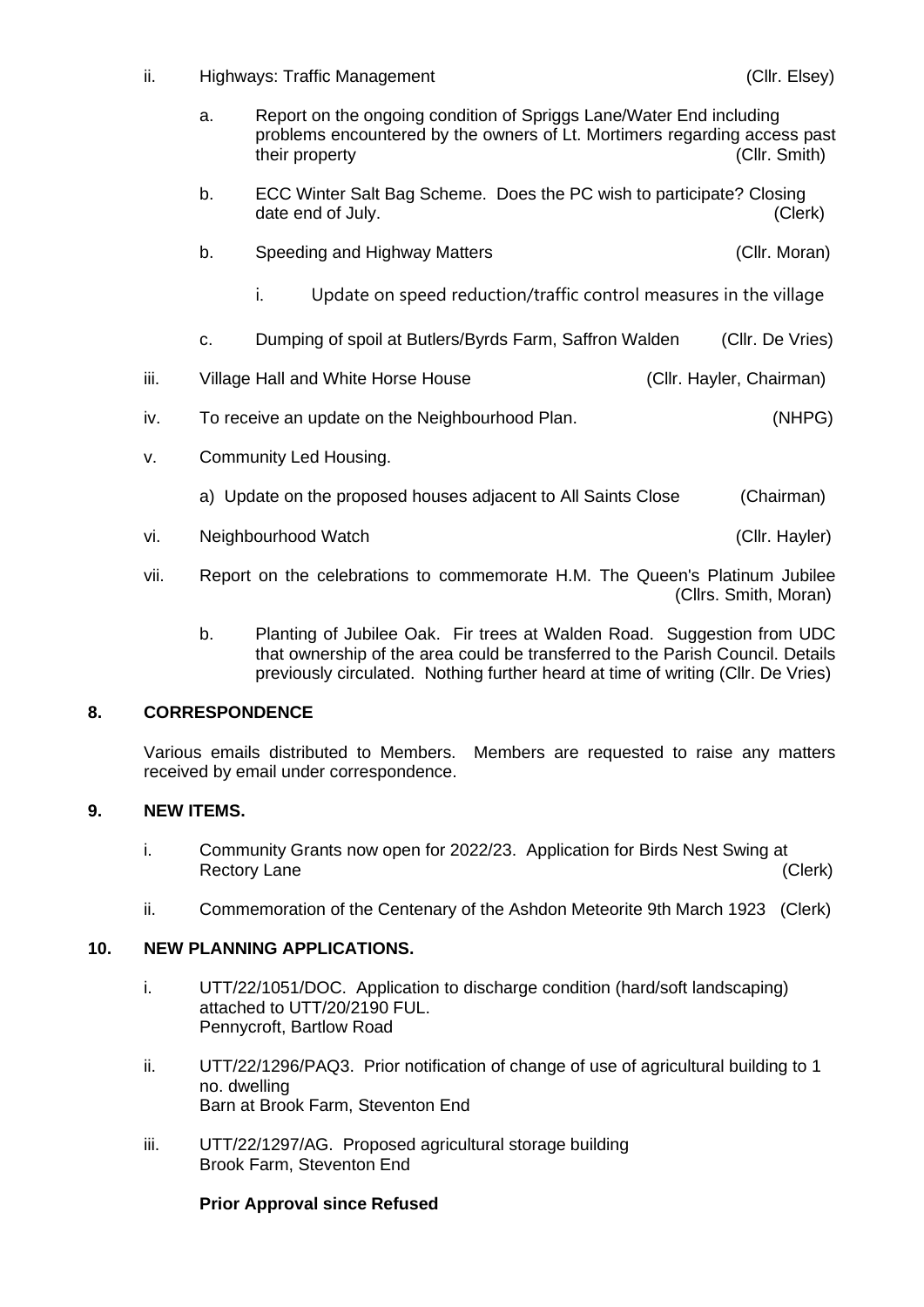- iv. UTT/22/1334/DOC. Application to discharge condition 10 (Biodiversity Enhancement Layout) attached to UTT/21/1754/DFO. Land to the west Radwinter Road
	- i. Ongoing discussions regarding the dispersion of water from the site both to the Bourn and Radwinter Road. (Chairman/Cllrs. Smith/Cllr. De Vries)
- v. UTT/22/1379/HHF. Proposed single storey rear extension 5. Fallowden Lane
- vi. UTT/22/1491/OP. Outline application with all matters reserved except access and layout for conversion of a barn to 1no. dwelling Spriggs Farm
- vii. UTT/22/1538/NMA. Non Material Amendment to UTT/21/1754/DFO Omission of full gable end glazing to rear of plots 1, 2 and 4

Land To The West Of Radwinter Road Ashdon Essex

viii. UTT/22/1592/HHF. Two storey side extension and single storey rear extension 12 Guildhall Way

## **11. PLANNING APPLICATIONS DETERMINED.**

i. UTT/22/1098/NMA. Non Material Amendment to UTT/19/2879/HHF - reduction of studio floor area, changing of cladding to external walls to feather edged boarding. Velux rooflights reduced to 3no. Look Out, Canopy and covered area to be constructed as a future phase and minor adjustment to the design of the look out tower

Brights Farm Walden Road Ashdon Saffron Walden Essex

#### **Approved**

#### **12. FINANCE.**

- i. Internal Audit (documents to be circulated on receipt from the internal auditor)
- ii. Accounts for payment (Appendix i)

## **13. ITEMS FOR THE NEXT AGENDA (None to date)**